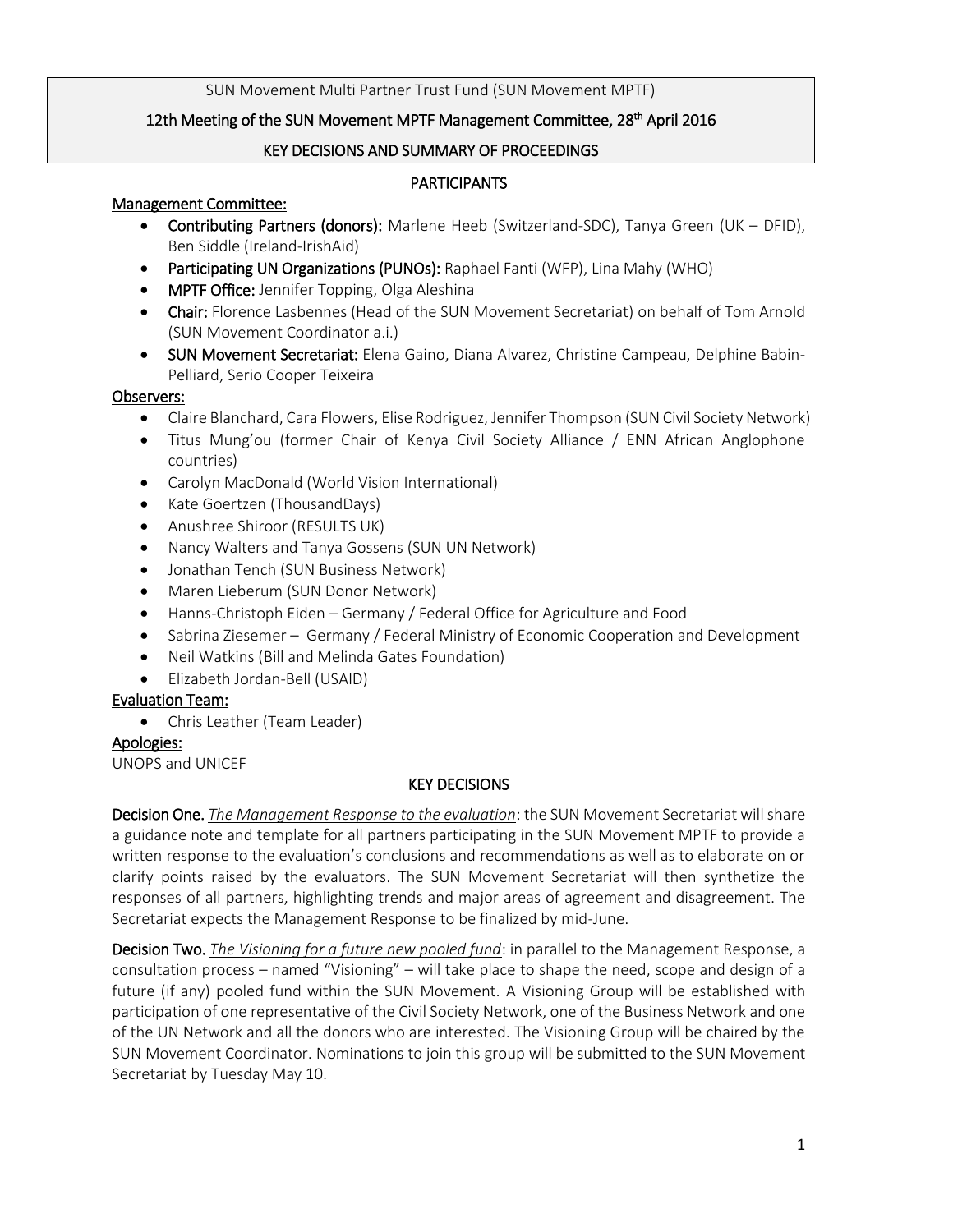#### SUMMARY OF PROCEEDINGS

## 1. Presentation of key findings, conclusions and recommendations of the Independent Evaluation of the SUN Movement MPTF

The Chair gave a brief introduction of the process of the SUN Movement MPTF Evaluation. She reminded the participants that the Management Committee of the SUN Movement MPTF agreed to use funds available against Window III to commission an independent evaluation of the SUN Movement MPTF to take place in the second half of 2015. During the Management Committee meeting held in May 2015, the Terms of Reference of the evaluation were approved and a total budget of approximately USD 200,000 was awarded to the evaluation. With UNOPS acting as the PUNO, the SUN Movement Secretariat worked on the recruitment of the evaluation team composed of two consultants (Chris Leather as the Team Leader and Nick Norwell as the Support Expert). The evaluation started at the beginning of September 2015 and submitted the final report in April 2016.

The final version of the MPTF Evaluation provides findings, recommendations and fund design options that are expected to provide guidance in identifying the best course of action for a future possible financing mechanism that could support the new SUN Movement Strategy. The [Final](http://scalingupnutrition.org/wp-content/uploads/2012/10/SUN-Movement-MPTF-Evaluation-Final-Report.pdf)  [Report](http://scalingupnutrition.org/wp-content/uploads/2012/10/SUN-Movement-MPTF-Evaluation-Final-Report.pdf) and [Annexes](http://scalingupnutrition.org/wp-content/uploads/2012/10/SUN-Movement-MPTF-Evaluation-Annex.pdf) are available on the SUN Movement website and are currently being disseminated more widely. They are being translated into French and Spanish.

## Presentation by the team leader of the SUN Movement MPTF Evaluation (Chris Leather)

The presentation of the SUN Movement MPTF evaluation covered the two main dimensions of the evaluation: a) assessment of the performance of the current MPTF in contributing to the Strategic Objectives of the SUN Movement (2012 – 2015), and b) assessment of the need, and propose options for, any future catalytic, last resort fund within the SUN Movement (2016 – 2020).

The Evaluation team undertook desk based reviews of the 28 funded projects, carried out field visits to Civil Society Alliances (CSAs) in El Salvador, Guatemala, Laos, Malawi and Zimbabwe, reviewed the governance and administrative arrangements of the Fund and assessed future funding needs and options. In addition to a review of all the relevant literature, we received inputs from a total of 187 key informants. The vast majority of this information was gathered during interviews and group discussions but also through email enquiries. The 187 informants cover the broad spectrum of countries, global level informants as well as the range of SUN Movement networks.

## Performance of the SUN Movement MPTF

*Civil Society Alliances:* In terms of the relevance and effectiveness of Civil Society Alliances (CSAs), the evaluation team found that the majority of CSAs are producing valuable results that align very much with national processes, as well as with the overall strategic objectives of the SUN Movement. The evaluation team received strong feedback from government focal points, donors and PUNOs country level representatives in terms of the relevance of the Alliances and the work they are doing. Most of the CSAs started from scratch and the establishment of functioning CSAs involving a diverse range of Civil Society Organisations (CSOs) is perceived as an important achievement in itself. Most CSAs were intended to be looser, informal coalitions and many continue to be. Some are becoming legal entities, more formalised with risks of increased costs and bureaucracy. Our view is that CSAs would be best as loose coalitions. The team leader, noted that even in the most informal networks, Alliances do require some funding for coordination and activities.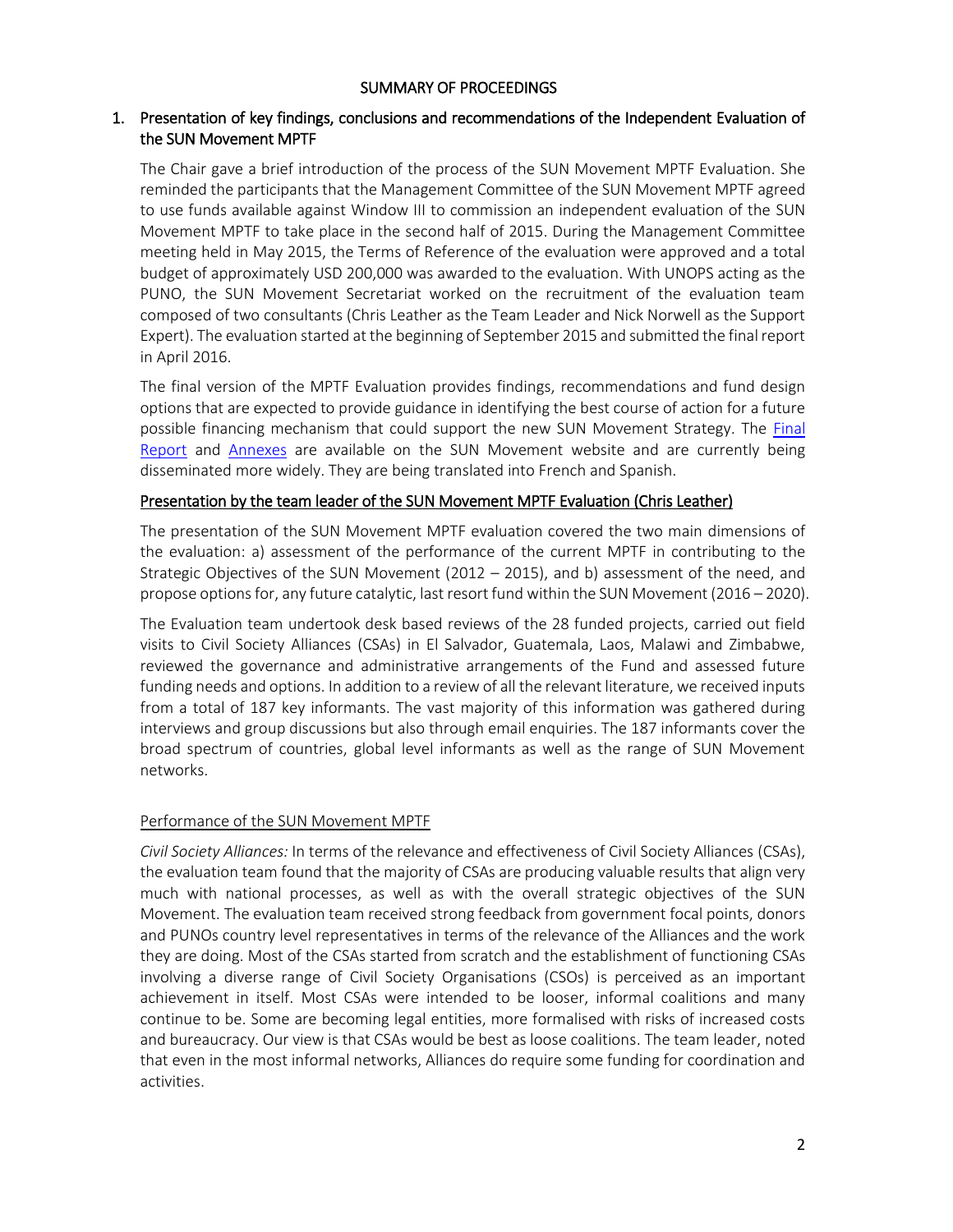The evaluation team received very positive feedback on the role that Civil Society Organisations are playing at country level in enabling a political environment for the development of multisectoral policies and programmes. They are also playing a key role for advocating for the establishment and improved functioning of national multi-stakeholder platforms. Some CSAs are playing the same role at sub-national levels. The evaluation team found particularly interesting the work that CSAs are doing to raise awareness on nutrition and promoting political commitment (including with parliamentarians and journalists). CSAs are playing an important role on highlighting the importance of nutrition within the broader Sustainable Development Agenda. CSAs also play an important role in facilitating the sharing of learning between their members.

In relation to the aim of influencing policies, plans and investments, the evaluation team found that most of the logframe proposals of the CSAs were highly ambitious and unrealistic. Nevertheless, CSAs achieved remarkable results; at least half of the funded CSAs achieved some impact on national policies and plans. In the final report of the evaluation and more particular in the Annex 9, the evaluation team provides examples of Kenya, Kazakhstan, Myanmar, Mozambique, among others.

One of the biggest concerns that the evaluation team found is the delay in implementation and underspends of some of the projects of the CSAs (due to the CSAs governance and ways of working and the delays of the PUNOs in transferring funds, and also in processing requests of budget revisions and cost extensions). Concerning sustainability, long term fundraising did not receive adequate attention. However, it is important to remember that sustainability is not only about money, but also requires member to take ownership and responsibility for implementation. CSOs are playing a key role in promoting sustainable national scale up across political cycles but need resources to sustain their own efforts.

*Global Civil Society Network (CSN):* The CSN has been very influential in supporting the establishment of CSAs at national level. It facilitates the sharing of learning between alliances and has been a key player in ensuring a strong CSA voice in the wider global processes on nutrition. The evaluation team leader praised the role and work of the CSN Secretariat. The work of the CSN Secretariat is highly appreciated by CSAs as well, although they considered that requests for information and communication should be streamlined. The findings of the evaluation concluded that without the work of the CSN, and particularly the Secretariat, the achievements of CSAs would have been much more limited. However, the current CSN model whereby the Secretariat undertakes most of the work is not sustainable. Members, particularly CSAs, supported by INGOs, need to take on more responsibility, with Secretariat playing more of a facilitation role

*Window I and III projects:* In terms of the other three funded projects through the MPTF, the learning routes were highly appreciated and perceived as an effective approach for sharing and learning between countries. The budget tracking process enabled countries to improve tracking of budget allocations to be taken forward in SUN2.0. The M&E baseline and framework: there were mixed opinions on the efficacy of the approach with some believing that the approach should focus on country specific learning whilst others are more interested in a system that enables comparisons between countries.

*Coverage of catalytic funding needs:* During the evaluation, the evaluation team explored he question on the extent to which the MPTF covered catalytic funding needs in the SUN Movement. In the original design of the MPTF there were intentions to channel catalytic funds to diverse stakeholders to catalyse activities related to the SUN Movement objectives. However, this only happened to a limited extent. Most of the people the evaluation team interviewed mentioned that more should have been done to assess and identify catalytic needs aligned with the strategic objectives, as well as more pro activity in mobilising resources to channel funds through other windows. Some new CSAs have been established recently which have not had the opportunity to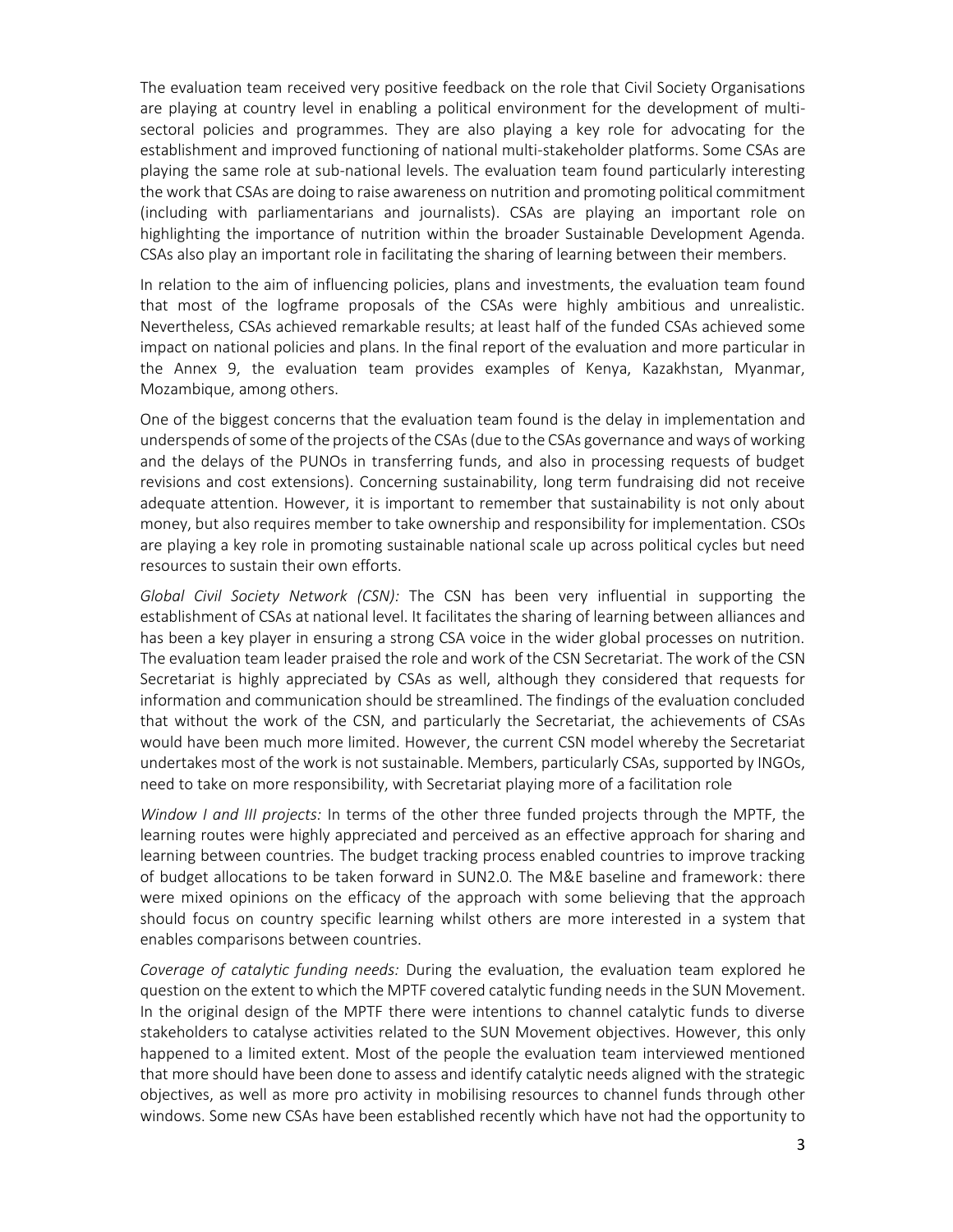access funds from the global level and have struggled to scale up their activities. The evaluation team perceived that some momentum has been lost. During the Visioning Exercise for any new fund, it will be important to sustain momentum whilst deciding on future needs and strategies.

*Factors determining performance of the funded projects:* The CSA governance arrangements is a critical factor for the success of the CSAs. The evaluation team saw some of the CSAs where the government arrangements were not clear. This has hindered the implementation of projects.

The below are other factors that were found by the evaluation team:

- Slow disbursement of funds and processing of budget revisions by PUNOs;
- PUNOs played limited role in programmatic and financial accountability;
- Lack of standard operating procedures (e.g. timeframes for disbursements);
- MPTF Office was effective and efficient;
- The SUN Movement Secretariat was highly praised for its work. However, it was unable to play its role to the full due to limited capacity;
- The Management Committee was efficient and provided effective oversight. However, the evaluation team gathered that the Management Committee could have adopted a more strategic approach and do more efforts to mobilize additional funds;
- Reporting requirements are highly onerous given the size of the grants. Quality of reporting was generally poor.

#### Need and options for any future catalytic, last resort fund within the SUN Movement (2016 – 2020)

*Future needs:* it was highlighted the strong commitments by CSAs to access funds from within civil society and donors at country level. However, a global funding gap of 45% of total needs is estimated (= USD 30 million over 5 years). Funds needed not only to catalyse new CSAs but also to support existing CSAs to build on achievements and have more time to find alternative sources of funding. The CSN Secretariat requires as well continued donor funding but the amount depends on the model and ways of working adopted. The CSN would be well advised to map out the funding needs to play its role … However, it does not mean that all funds have to be channeled through the Secretariat / host organization. Funds could be channeled to member organizations who are responsible for implementing activities e.g an NGO or consortium playing a regional technical assistance role to CSOs. In terms of other funding needs, the evaluation team identified that last resort funds are needed to catalyse national SUN Business Networks, particularly to support the participation of local, small and medium enterprises in policy making, as well as to strengthen the national capabilities identified in the SUN Movement Strategy.

*Future options:* Regarding the financing of global SUN civil society and business networks, the evaluation team considered that funds could be transferred to them directly (rather than through pooled fund). In terms of national alliances and national networks, the evaluation team felt that funds coming from the global level might be best channelled through a global pooled fund so as to ensure coordination, equity and efficiency.

*Recommendation for design of future fund:* The evaluation team saw a clear need for the continuation of a global fund within the SUN movement as a strategic instrument to support the implementation of the new SUN Movement Strategy. It is recommended that the decision making body should consist of a broad range of SUN stakeholders. In terms of the Administrative Agent role, the MPTF Office has played an important role and is ready to continue playing this role, but there is the question on how to ensure that funds are received by implementing partners as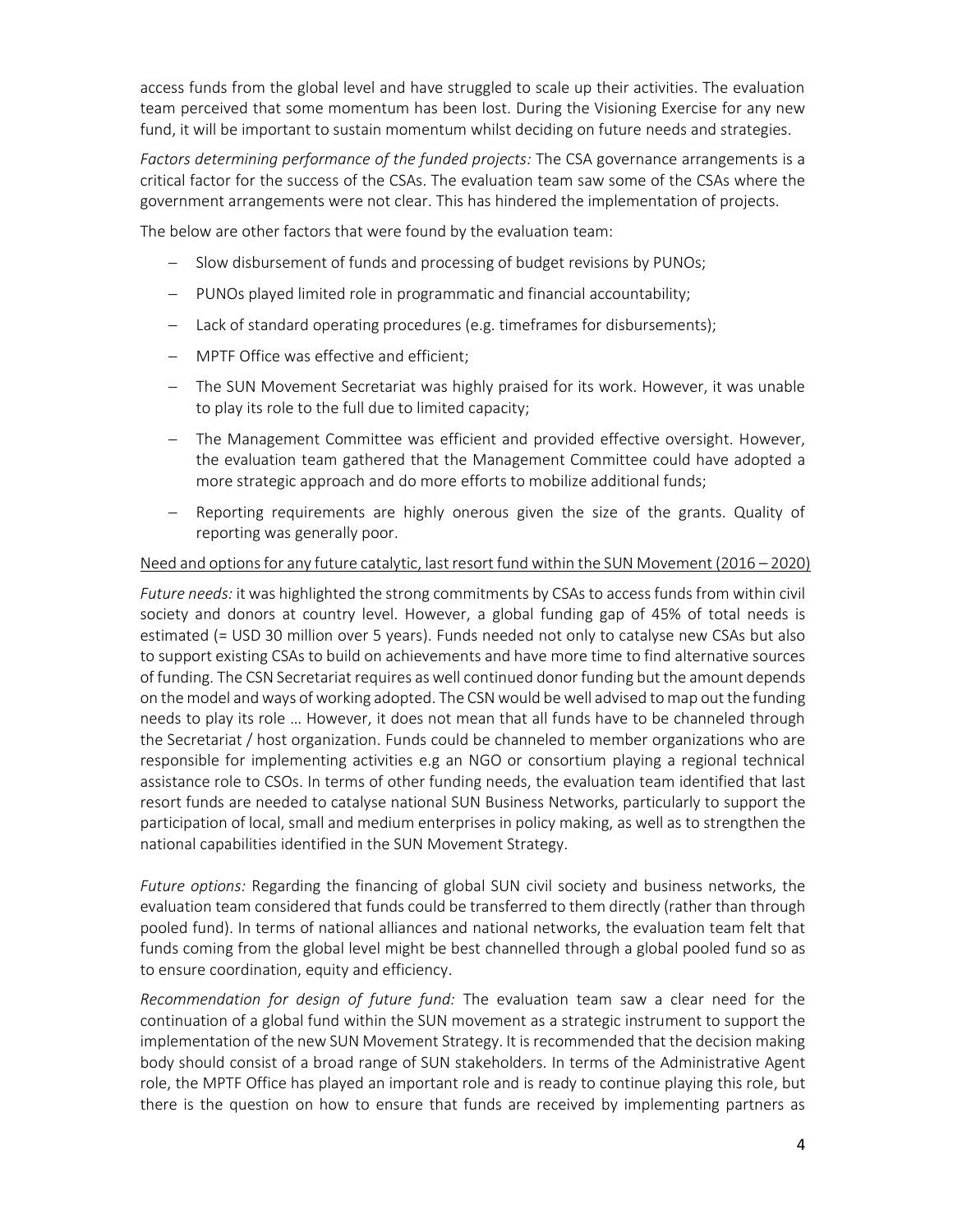quickly as possible, while also ensuring programmatic and financial accountability. Other alternatives for the Administrative Agent presented by the evaluation team include: another UN agency – such as UNOPS, who have expressed their interest in playing the role of the Administrative Agent, or the New Venture Fund (NVF).

In terms of Technical Secretariat for a possible new fund, the SUN Movement Secretariat is presented as being well placed to continue playing this role (provided that additional funding is available to strengthen their capacity). UNOPS and NVF have also been presented as options for technical secretariat. However, individuals have raised the issue of concern for conflict of interest, if the same organ performs both the roles of Administrative Agent and Technical Secretariat.

## Reactions from participants on the call:

There was a general appreciation on the comprehensiveness and robustness of the evaluation report. There was as well a general sense of satisfaction that comments raised by members of the Steering Group were taken on board in the final report. The vast majority of partners stands ready to engage in the next steps of the process.

Questions have been raised about the appropriateness of the recommendation on strengthening the role of national businesses in policy making (by WHO and the CSN). A more detailed explanation has been requested on the reflection that led to the conclusion related to the CSN Secretariat (by CSN).

The Team Leader commented that the emphasis they put on the report is on the local-national small, medium businesses. He stressed that the point is not to advocate for business participation in policy making, but about the importance to involve better certain businesses, namely SMEs. He also emphasised that recommendation is to support a small number of national business networks as test cases. The *SUN Business Network* stands ready to explore some of the suggestions around funding for business network. There are currently 13 national business networks and lots of different modules, including a module in Zambia where the business network has successfully raised money at national level from donors. Regarding the sensitive issue of the role of business in policy making, the SUN Business Network recalled their efforts in setting out clear policies for the business network.

In terms of the role of the CSN Secretariat, the evaluation team leader explained that the role and resource needs of the Secretariat should not be underestimated but that it is critical not to look at it only as an issue of increasing capacity but also about the division of responsibilities between the Secretariat and the members of the network.

# 2. Process to discuss the proposed options for the future of a new pooled fund within the SUN Movement

The process ahead to follow up on the MPTF Evaluation has two parts:

- 1) The Management Response to the evaluation; and
- 2) The Visioning for a future new pooled fund.

*Regarding the Management Response*: all partners participating in the SUN Movement MPTF will have the opportunity to provide a written response to the evaluation's conclusions and recommendations as well as to elaborate on or clarify points raised by the evaluators. The SUN Movement Secretariat has prepared a guidance note and template for this exercise: they will be sent to the participants on Friday, April 29th with a three-week window to provide responses. The SUN Movement Secretariat will then synthetize the responses of all partners, highlighting trends and major areas of agreement and disagreement. The Secretariat expects the Management Response to be finalized by mid-June.